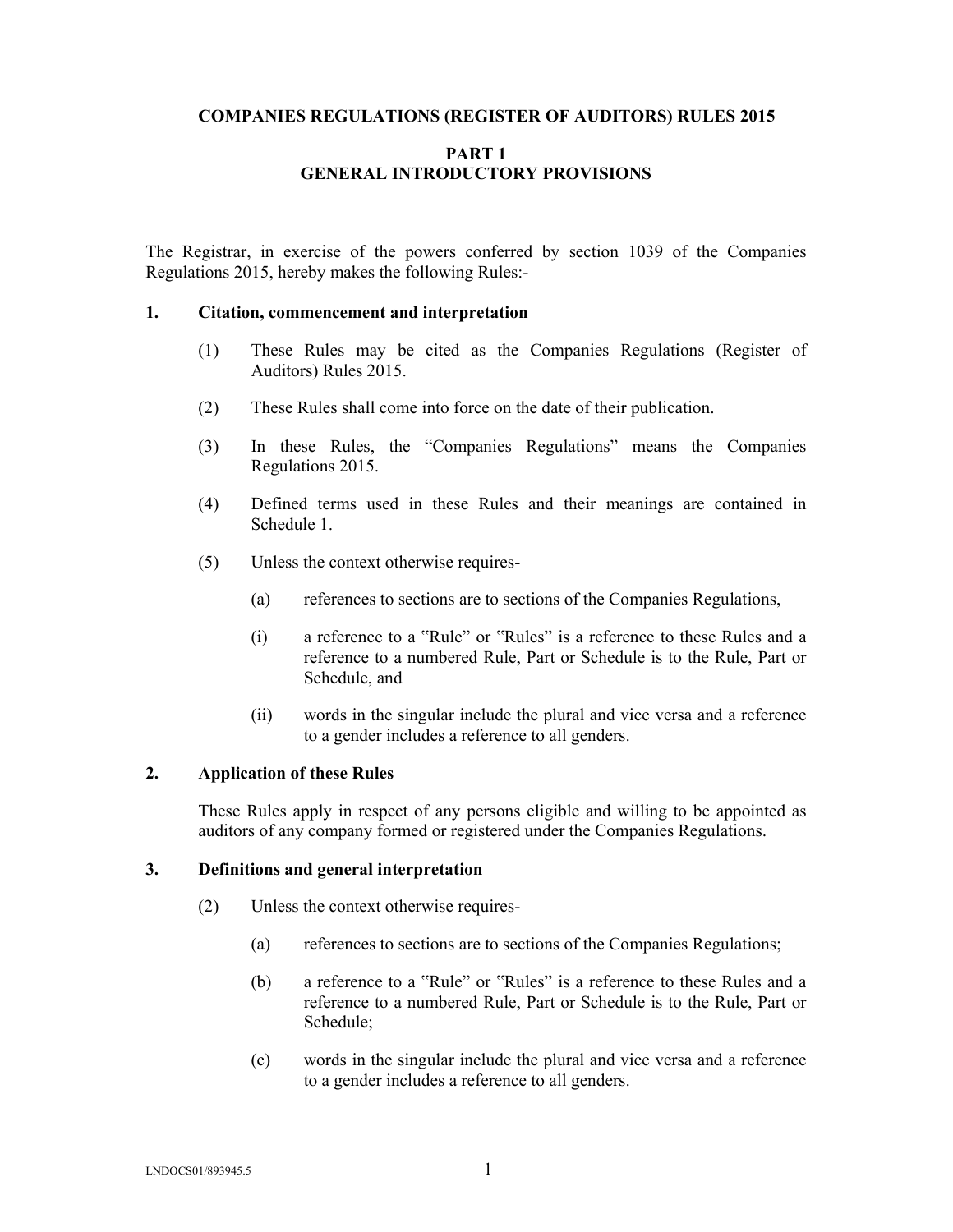(3) Material or information referred to in these Rules as being specified, described accessible or available on or through the website is included in and forms part of these Rules.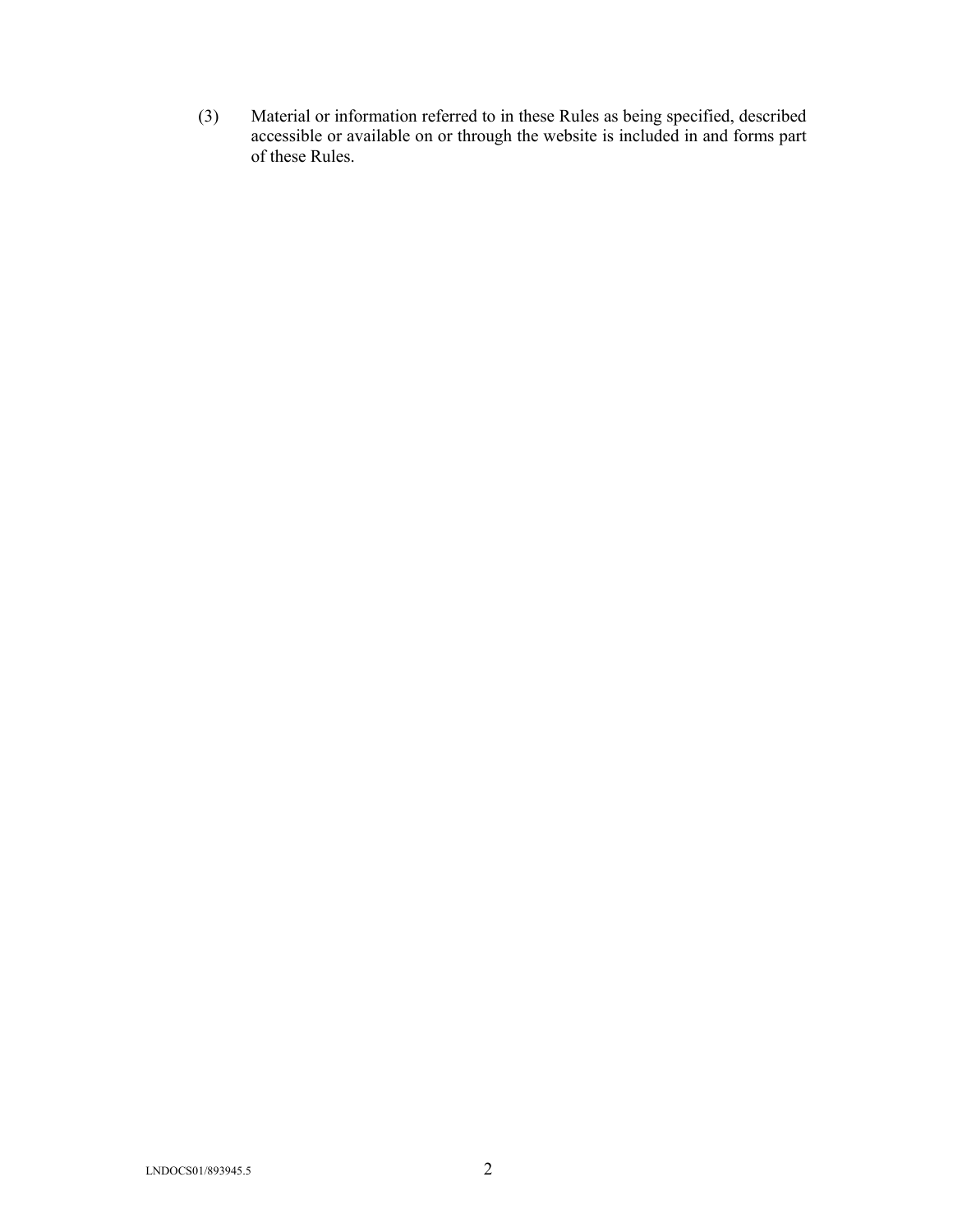### **PART 2**

## **APPLICATION FOR INCLUSION ON REGISTER OF ELIGIBLE AUDITORS**

### **1. Contents of application**

- (1) Persons eligible and willing to be appointed as an auditor in the Abu Dhabi Global Market ("eligible auditor") may apply to the Registrar for recognition. Such application shall include
	- a) the firm's name and address;
	- b) the address of each of the offices of the firm from which it carries out audit work in the Abu Dhabi Global Market;
	- c) information as to how the firm is to be contacted, the primary contact person and, if it has a website, its address;
	- d) the name and business address of each individual responsible for audit work in the Abu Dhabi Global Market on behalf of the firm;
	- e) the firm's legal form:
		- i. in the case of a limited liability partnership the name and business address of each member of the partnership,
		- ii. in the case of a body corporate, other than a limited liability partnership, the name and business address of each person who is a director of the body or holds any shares in it,
		- iii. in the case of a legal entity consisting of a single incorporated office occupied by a single person (a corporation sole) the name and address of the individual for the time being holding the office by the name of which he is the corporation sole,
		- iv. in the case of a partnership, the name and business address of each partner; and

references in this paragraph to a limited liability partnership, a body corporate, a corporation sole or a partnership include references to any comparable undertaking incorporated in or formed under the law of any country or territory outside the Abu Dhabi Global Market;

- f) the name and address of the recognised professional body under whose rules the firm is eligible for appointment as an auditor and any registration number which such body has allocated to it; and
- g) in the case of a firm which is a member of a network:
	- i. the name of the network; and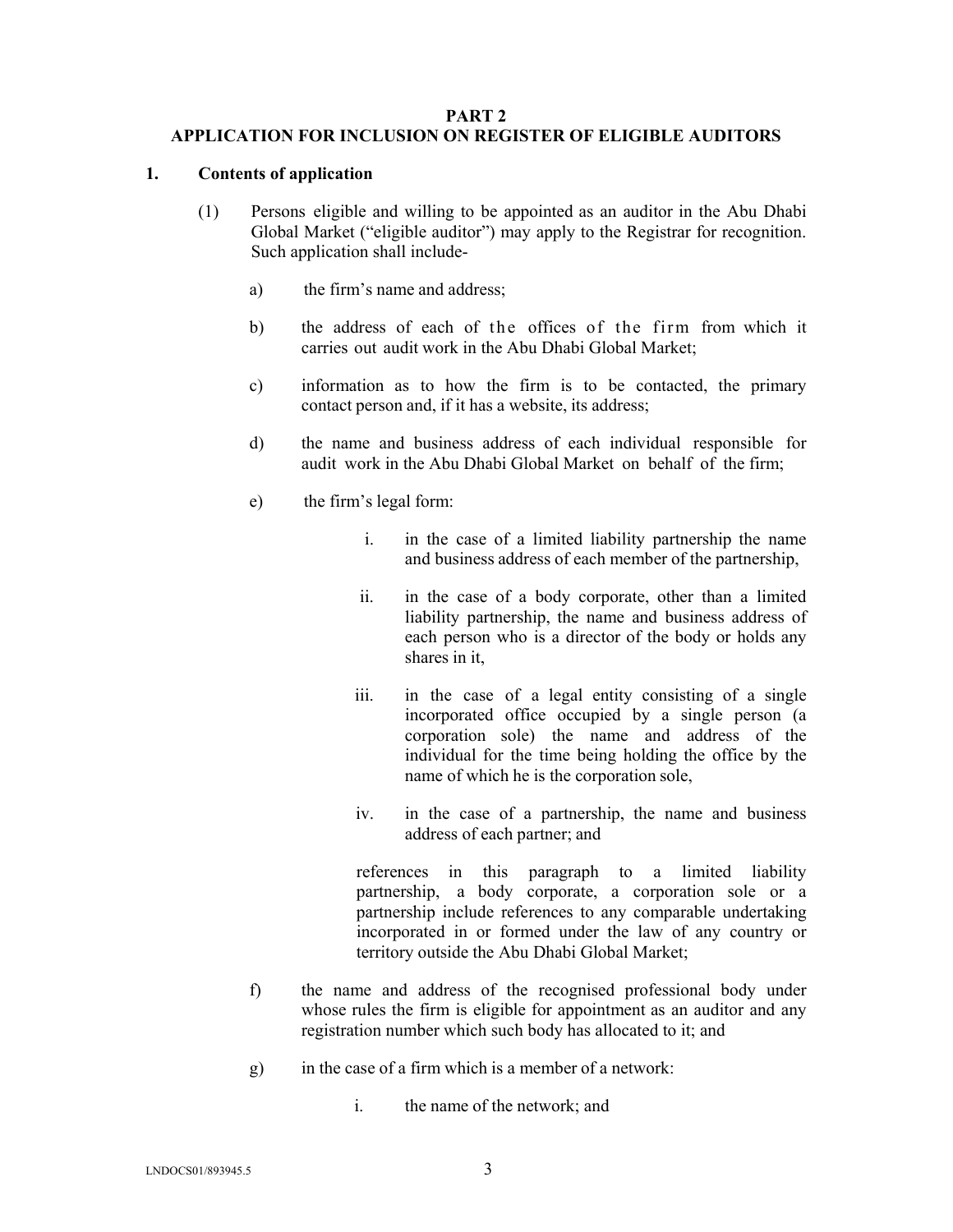- ii. a list of the names and addresses of the other members of that network and of the affiliates of all the members of that network or a reference to the address of a website or any other place where that information is available to the public; and
- h) the prescribed initial registration fee of US\$1,200 (or such other amount as may be set by the Registrar from time to time).
- (2) Each person applying for recognition as an eligible auditor pursuant to these Rules shall provide such other information as the Registrar may require to demonstrate such applicant's eligibility and suitability to be an eligible auditor.
- (3) Each person applying for recognition as an eligible auditor pursuant to these Rules shall send to the Registrar (in electronic form prescribed by the Registrar from time to time) the information specified in paragraphs (1) and (2) above.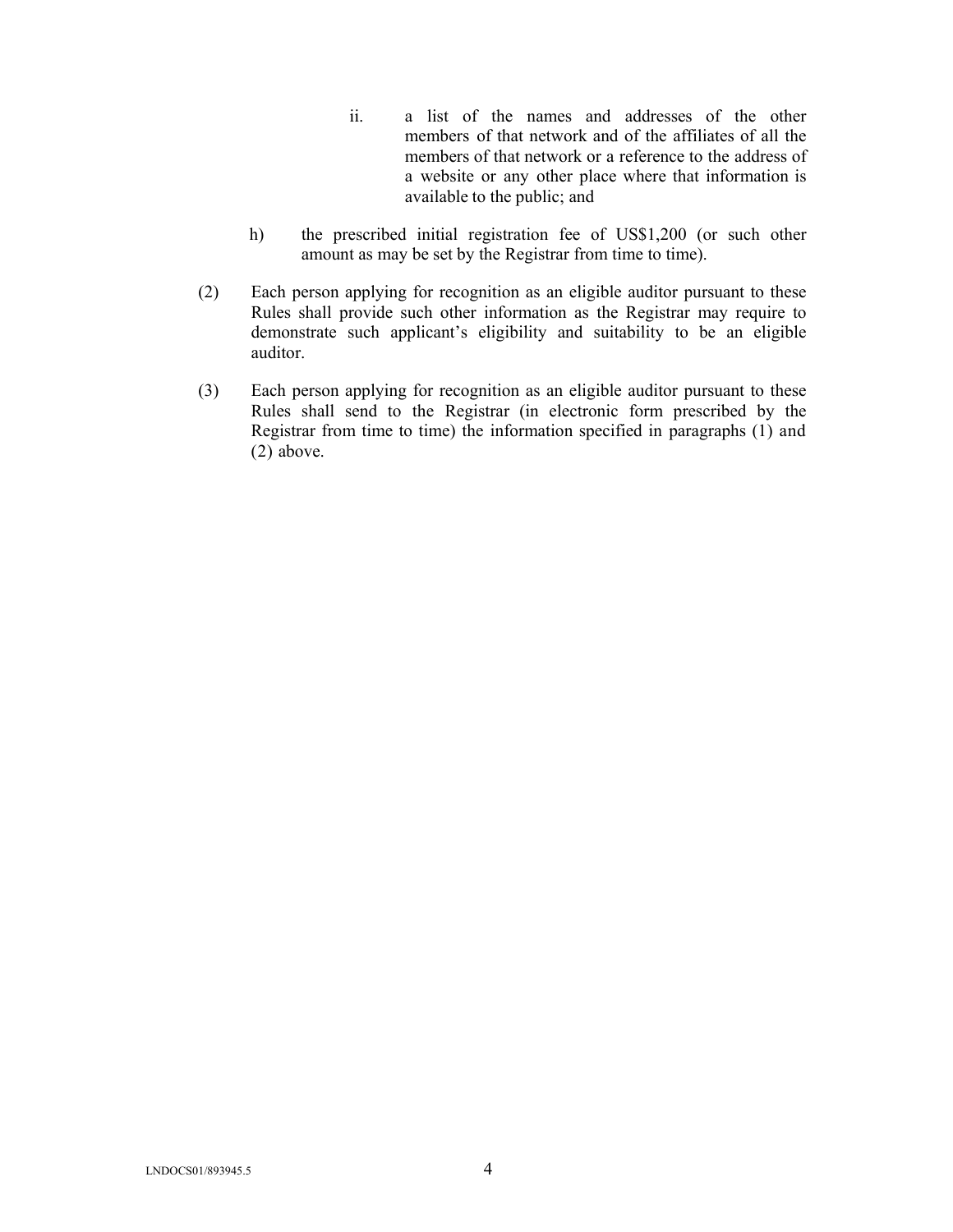### **PART 3 REGISTER OF ELIGIBLE AUDITORS**

## **5. Registrar to keep a register of persons eligible for appointment as auditors in the Abu Dhabi Global Market**

In accordance with section 1039, the Registrar shall keep a register of eligible auditors in electronic form in accordance with the following regulations of these Rules.

### **6. What the register is to contain**

- (1) The register must contain in relation to an eligible auditor
	- a) its name and the address of its principal place of business;
	- b) its registered number;
	- c) the address of each of its offices from which it carries out audit work in the Abu Dhabi Global Market;
	- d) information as to how the firm is to be contacted, the primary contact person and, if it has a website, its address;
	- e) the name and business address of each individual responsible for audit work in the Abu Dhabi Global Market on behalf of the firm;
	- f) the name and address of the recognised professional body under whose rules it is eligible for appointment as an auditor and any registration number which such body has allocated to it;
	- g) in the case of a firm which is a member of a network:
		- i. the name of the network;
		- ii. a list of the names and addresses of the other members of that network and of the affiliates of all the members of that network or a reference to the address of a website or any other place where that information is available to the public.

#### **7. How the register is to be maintained and inspected**

- (1) The Registrar shall be the body responsible for the keeping of the register and making it available for inspection by electronic means.
- (2) The Registrar shall ensure that the information contained in the register may be inspected in each of the following ways –
	- (a) alphabetically by name of eligible auditor;
	- (b) by reference to registration numbers;
	- (c) by reference to recognised professional bodies; and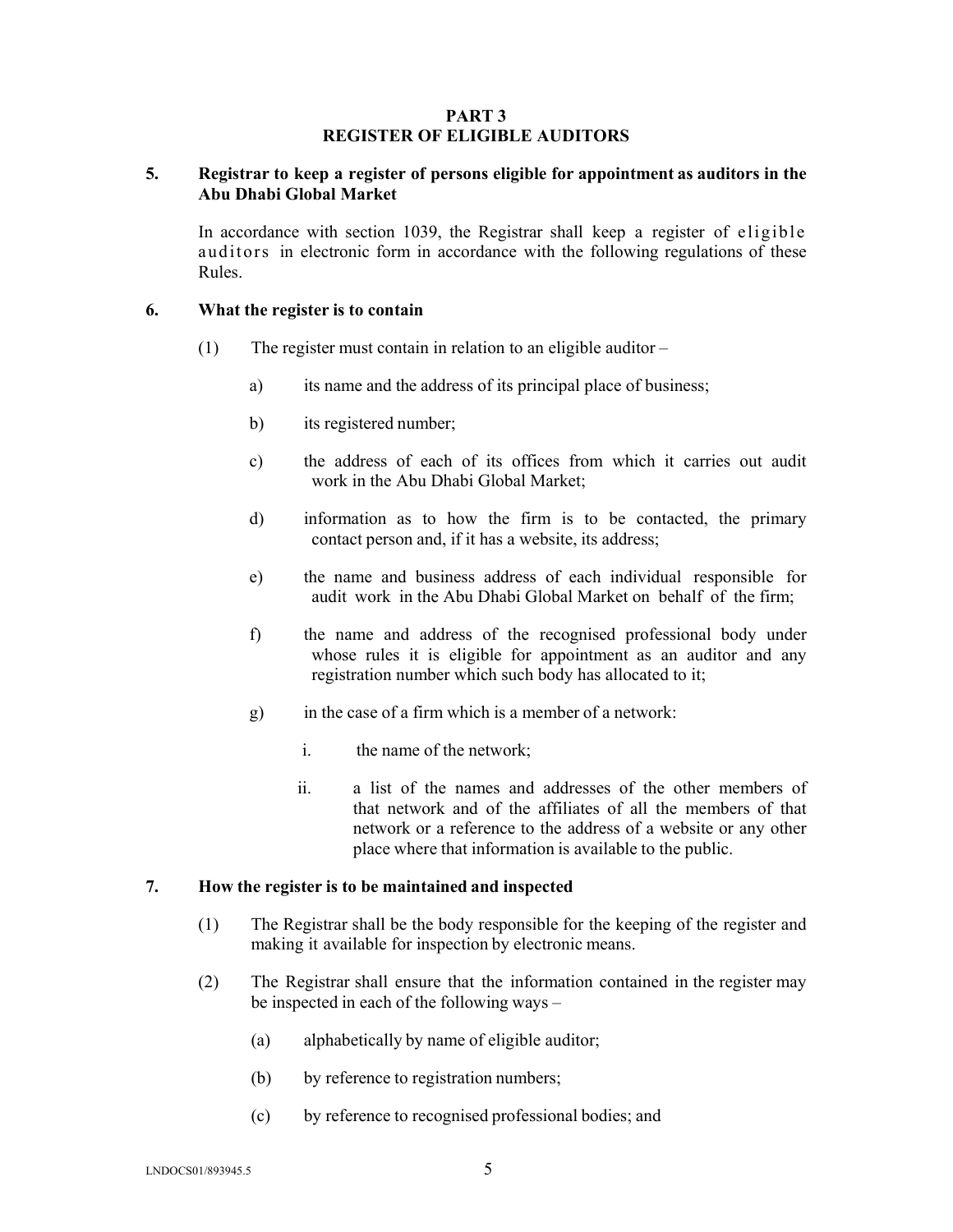(d) by business address.

## **8. Obligations of eligible auditors with respect to maintenance of the register**

- (1) Each eligible auditor shall co-operate with the Registrar for the purpose of ensuring that the Registrar enters on the register the information required by these Rules in respect of each person eligible and willing to be appointed as an auditor in the Abu Dhabi Global Market.
- (2) It is the duty of each eligible auditor to send to the Registrar (in electronic form prescribed by the Registrar from time to time) for entry on the register any changes to that information set out in paragraph 6, including that relating to persons who became eligible for appointment as auditors on or after the date on which it was first filed.
- (3) It is the duty of each eligible auditor to take reasonable care to ensure that the information sent by it under these Rules is accurate and correct and that, in the case of information required under paragraph (2), it is sent to the Registrar within the period of 10 business days beginning with the day on which the body becomes aware of the relevant change.

## **9. Duty of Registrar to provide access to the register**

- (1) The Registrar shall provide facilities by which any person may inspect the register by electronic means, at any reasonable time during a business day.
- (2) Any person inspecting the register through the facilities referred to in paragraph (l) may require a copy of any entry on the register relating to a particular individual or firm.
- (3) The Registrar providing the facilities referred to in paragraph (l) may charge a person not exceeding US\$100 for a copy of an entry on the register.

# **10. Annual renewal of recognition as eligible auditor**

- (1) Each eligible auditor shall send to the Registrar each year (in electronic form prescribed by the Registrar from time to time) an application for renewal of recognition as an eligible auditor.
- (2) Each person applying for renewal of recognition as an eligible auditor pursuant to these Rules shall provide such other information as the Registrar may require to demonstrate such applicant's continued eligibility and suitability to be an eligible auditor.
- (3) Each eligible auditors shall pay the prescribed renewal fee of US\$1,200 (or such other amount as may be set by the Registrar from time to time).

## **11. Removal from register of eligible auditors**

(1) In the circumstances specified below the Registrar may remove an individual or a firm from the register of eligible auditors.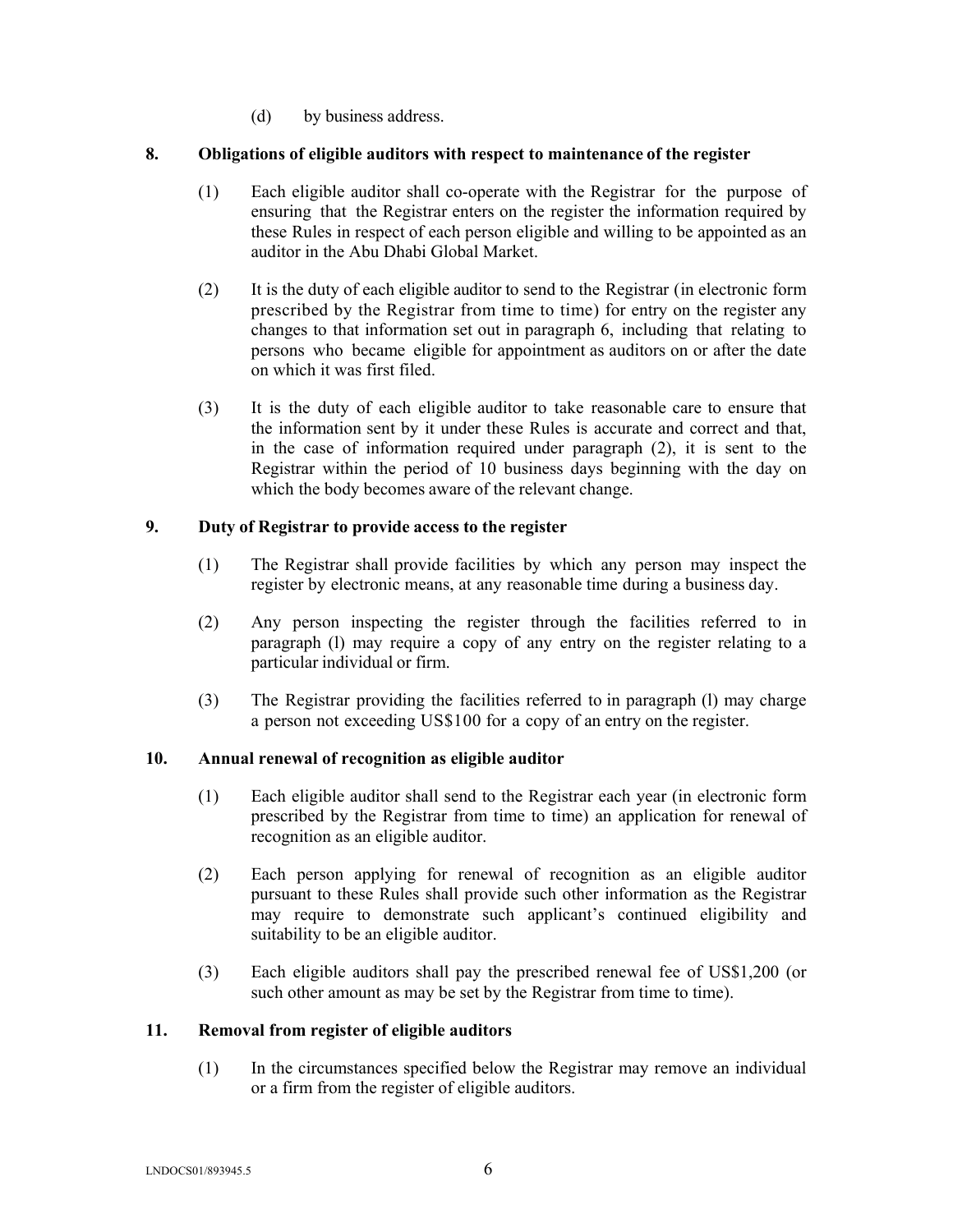- (2) An eligible auditor may be removed by the Registrar on the following grounds
	- (a) where any individual responsible for audit work is convicted of a criminal offence in the United Arab Emirates, or the jurisdiction of the relevant professional body (if any) under whose rules it is eligible for appointment as an auditor;
	- (b) where the eligible auditor fails to submit an annual renewal application or pay the prescribed renewal fee in accordance with the terms of Rule 10;
	- (c) the Registrar is satisfied that he has been persistently in default in relation to provisions of any law or regulation in the Abu Dhabi Global Market applicable to auditors; or
	- (d) the Registrar is satisfied that his conduct makes him unfit to be concerned in the performance of audit work in the Abu Dhabi Global Market.
- (3) If the Registrar proposes to remove an eligible auditor, it must give him a warning notice which must –
	- (a) state the action which the Registrar proposes to take;
	- (b) be in writing;

–

- (c) give reasons for the proposed action; and
- (d) specify a reasonable period (which may not be less than 14 days) within which the person to whom it is given may make representations to the Registrar.
- (4) The Registrar must then decide, within a reasonable period, whether to give the eligible auditor receiving the warning notice a removal notice which must –
	- (a) be issued without delay;
	- (b) be in writing; and
	- (c) state the reasons of the Registrar for the decision to take the action to which the notice relates.
- (5) Upon issuance of a removal notice, the firm will be removed from the register of eligible auditors.